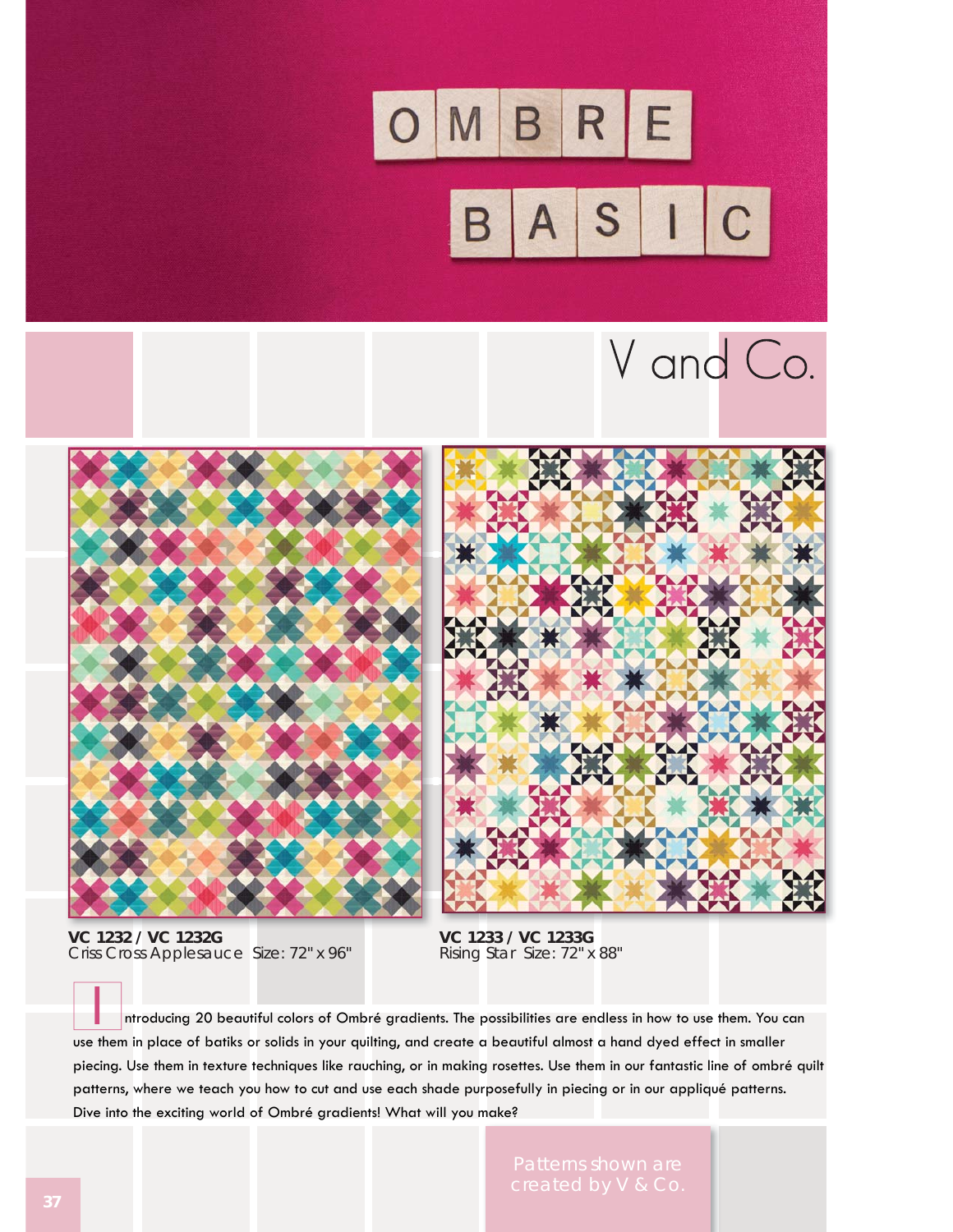## **modafabrics.com**





10800 13



10800 14



10800 18



10800 31



**Magenta** 



10800 204



10800 201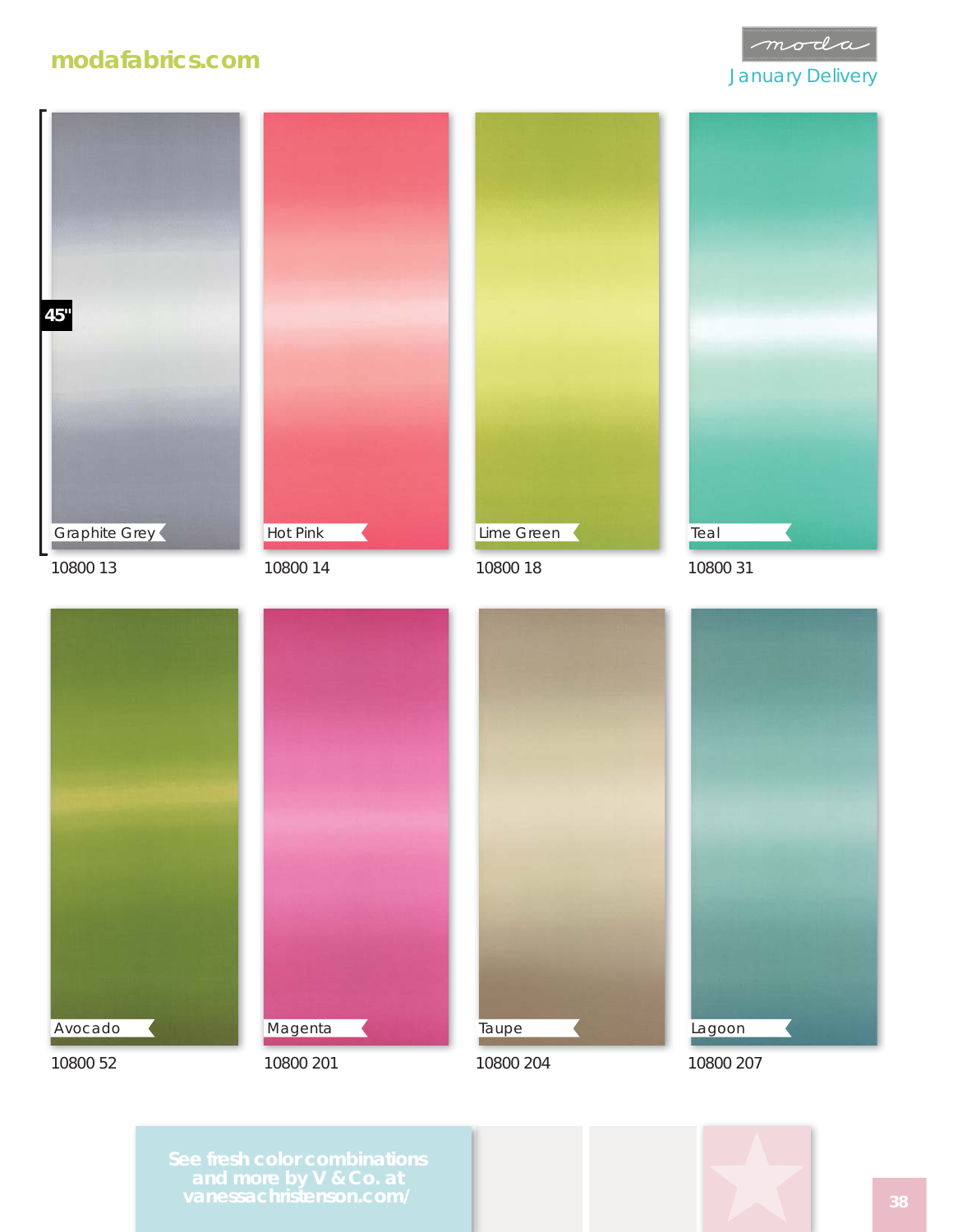## **modafabrics.com**



10800 208G

Turquoise

10800 209



10800 210







Never disappointing, V & Co. started sharing her beautiful color palettes with Moda in 2012 with Simply Color.